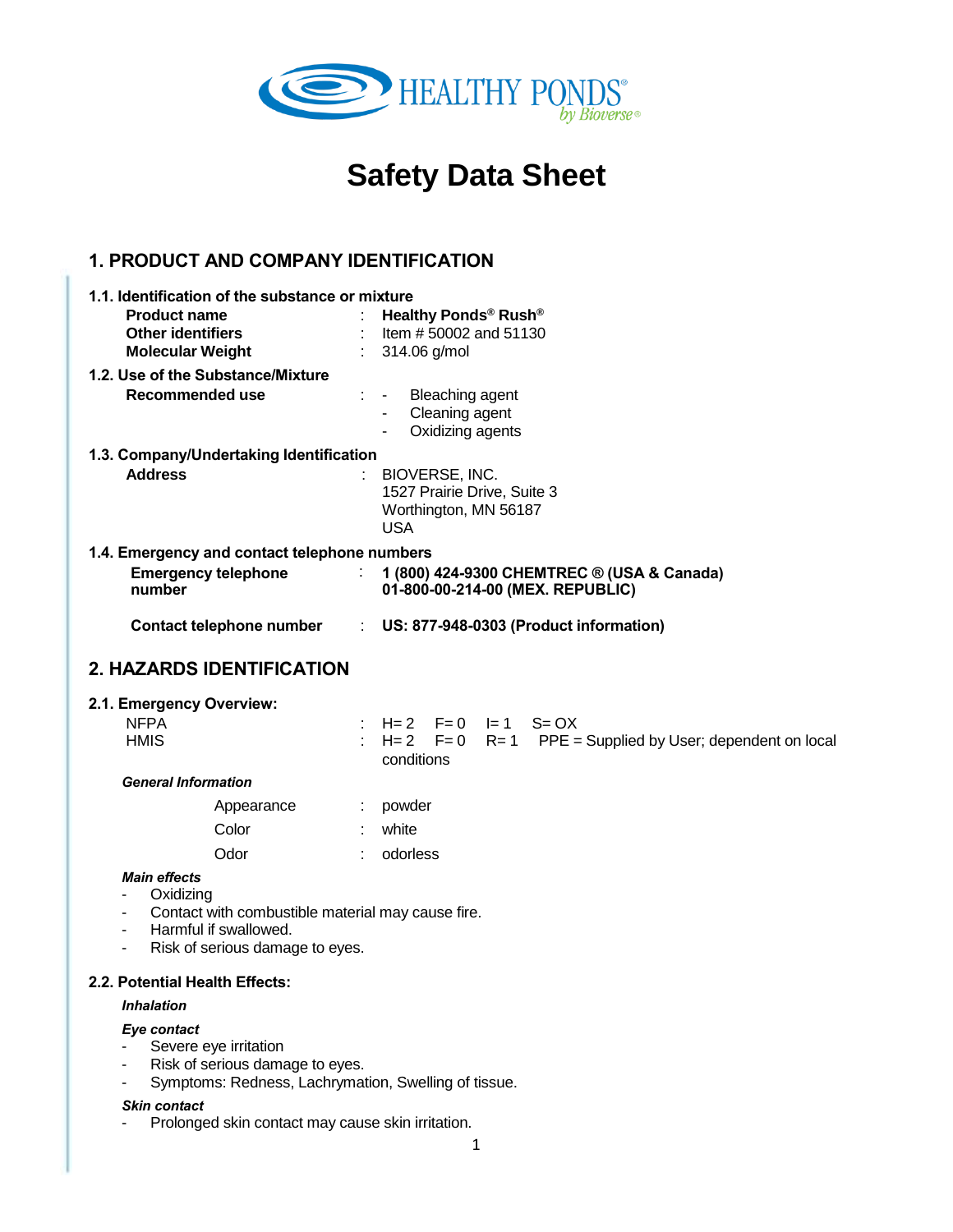

#### *Ingestion*

- Severe irritation
- Symptoms: Nausea, Abdominal pain, Vomiting, Diarrhea.

#### *Other toxicity effects*

See section 11: Toxicological Information

### **2.3. Environmental Effects:**

See section 12: Ecological Information

# **3. COMPOSITION/INFORMATION ON INGREDIENTS**

| Sodium carbonate peroxyhydrate |        |              |
|--------------------------------|--------|--------------|
| CAS-No.                        |        | 15630-89-4   |
| Concentration                  | ٠      | >85.0%       |
| Sodium carbonate               |        |              |
| CAS-No.                        |        | 497-19-8     |
| Concentration                  | t      | appr. 13.0 % |
| Sodium silicate SiO2/Na2O      |        |              |
| CAS-No.                        |        | 1344-09-8    |
| Concentration                  | ٠<br>٠ | appr. 1.5 %  |

# **4. FIRST AID MEASURES**

### **4.1. Inhalation**

- Move to fresh air.
- If symptoms persist, call a physician.

#### **4.2. Eye contact**

- Call a physician or poison control center immediately.
- In case of eye contact, remove contact lens and rinse immediately with plenty of water, also under the eyelids, for at least 15 minutes.
- In the case of difficulty of opening the lids, administer an analgesic eye wash (oxybuprocaine).

#### **4.3. Skin contact**

- Remove and wash contaminated clothing before re-use.
- Wash off with plenty of water.
- If symptoms persist, call a physician.

#### **4.4. Ingestion**

- Rinse mouth with water.
- Do NOT induce vomiting.
- If accidentally swallowed obtain immediate medical attention.
- Oxygen or artificial respiration if needed.

#### *If victim is conscious*

- If swallowed, rinse mouth with water (only if the person is conscious).
- Do NOT induce vomiting.

#### *If victim is unconscious but breathing:*

Artificial respiration and/or oxygen may be necessary.

# **5. FIREFIGHTING MEASURES**

#### **5.1. Suitable extinguishing media**

**Water**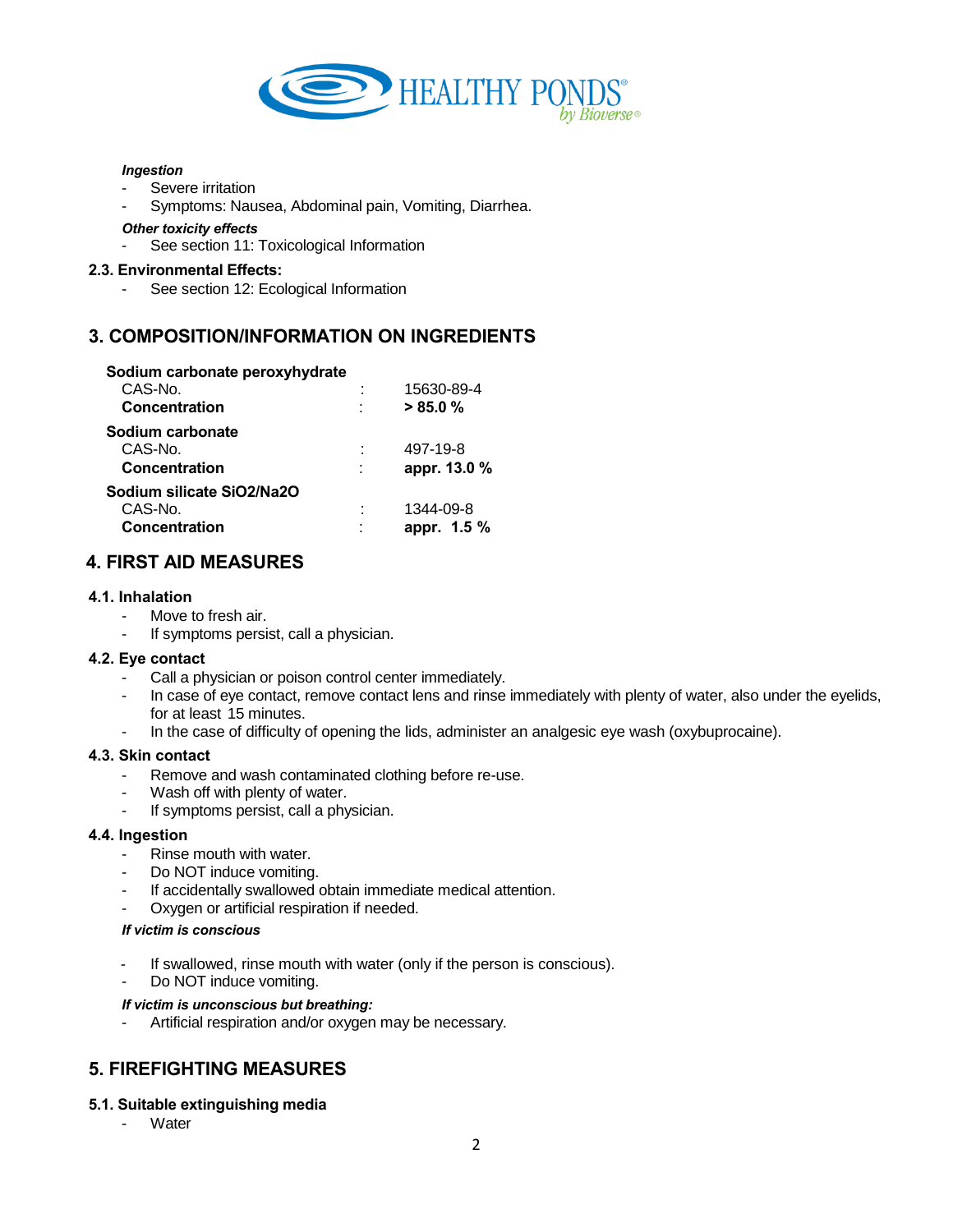

### **55.5.2. Extinguishing media which shall not be used for safety reasons**

None.

-

### **5.3. Special exposure hazards in a fire**

- **Oxidizing**
- Oxygen released in thermal decomposition may support combustion
- Contact with combustible material may cause fire.
- Contact with flammables may cause fire or explosions.
- Risk of explosion if heated under confinement.

#### **5.4. Hazardous decomposition products**

- Oxygen

### **5.5. Special protective equipment for firefighters**

- In the event of fire, wear self-contained breathing apparatus.
- Use personal protective equipment.
- Cool containers / tanks with water spray.

### **5.6. Other information**

Keep product and empty container away from heat and sources of ignition.

# **6. ACCIDENTAL RELEASE MEASURES**

#### **6.1. Personal precautions, protective equipment and emergency procedures**

- 6.1.1. Advice for non-emergency personnel
	- Keep away from Incompatible products.
- 6.1.2. Advice for emergency responders
	- Sweep up to prevent slipping hazard.

#### **6.2. Environmental precautions**

- Should not be released into the environment.
- Limited quantity
- Flush into sewer with plenty of water.
- Large quantities:
- If the product contaminates rivers and lakes or drains inform respective authorities.

#### **6.3. Methods and materials for containment and cleaning up**

- Sweep up and shovel into suitable containers for disposal.
- Do not mix waste streams during collection.
- Avoid dust formation.
- Treat recovered material as described in the section "Disposal considerations".
- All receiving equipment should be clean, vented, dry, labelled and made of material that is compatible
- Never return spills in original containers for re-use.

# **7. HANDLING AND STORAGE**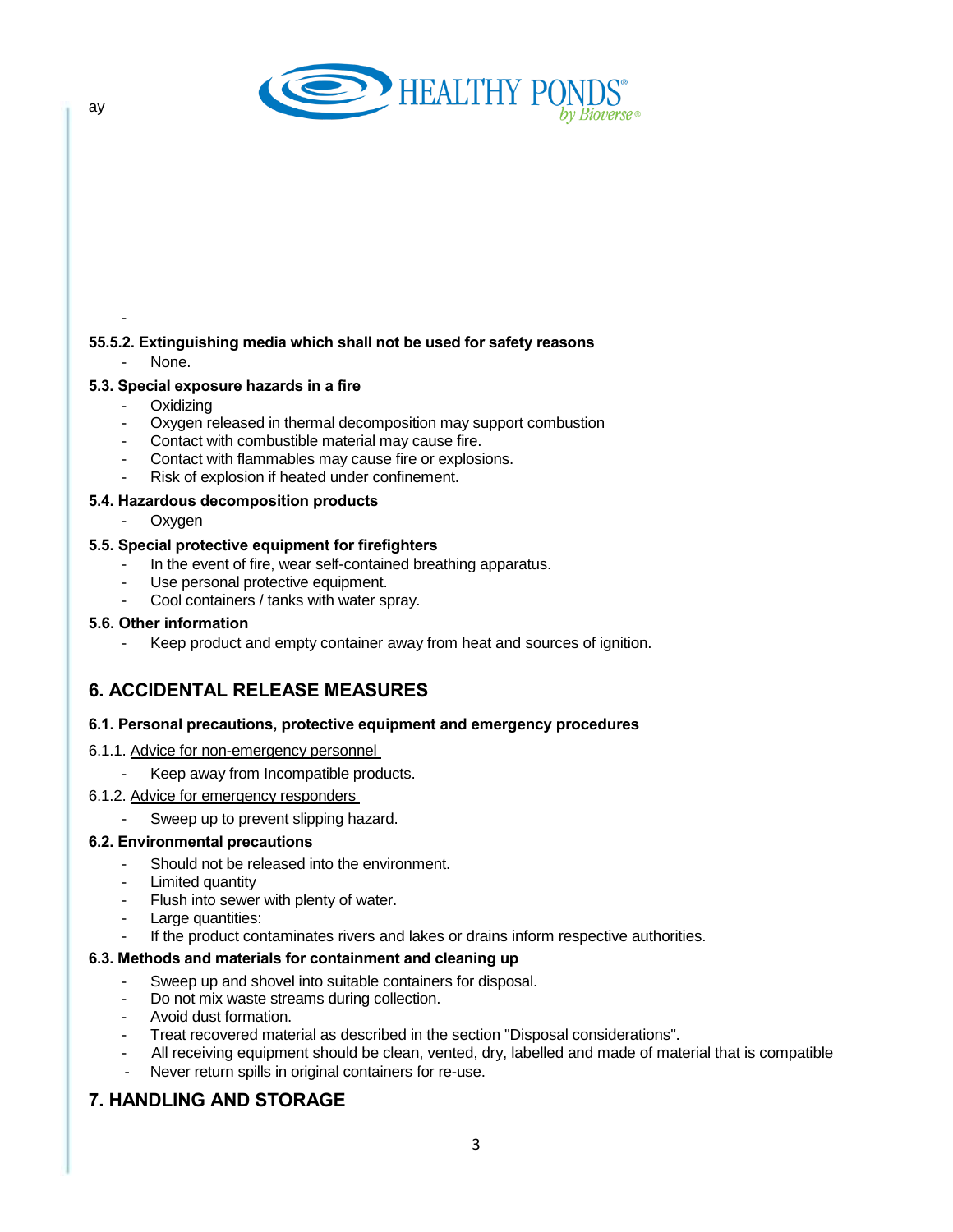

### **7.1. Handling**

- Avoid dust formation.
- Ensure adequate ventilation.
- Keep away from heat and sources of ignition.
- Keep away from Incompatible products.
- Use only clean and dry utensils.
- Never return unused material to storage receptacle.
- Keep away from water.

### **7.2. Storage**

- Keep in a dry place.
- Keep in a cool, well-ventilated place.
- Keep away from direct sunlight.
- Keep away from heat.
- Keep away from Incompatible products.
- The container must be used exclusively for the product.
- Keep in container fitted with safety valve or vent.
- Keep only in the original container.
- Store in a receptacle equipped with a vent.

### **7.3. Packaging material**

- Stainless steel
- Polyethylene
- Paper + PE coating.

### **7.4. Other information**

- Avoid dust formation.
- Refer to protective measures listed in sections 7 and 8.
- In industrial installations, apply the rules for the prevention of major accidents (consult an expert).
- Keep away from heat/sparks/open flames/hot surfaces. No smoking.
- To avoid thermal decomposition, do not overheat.

# **8. EXPOSURE CONTROLS/PERSONAL PROTECTION**

#### **8.1. Exposure Limit Values**

#### **Sodium carbonate peroxyhydrate**

- SAEL (Solvay Acceptable Exposure Limit) 2006  $\overline{\text{TWA}}$  = 5 mg/m3
- US. ACGIH Threshold Limit Values Remarks: none established

#### **Sodium carbonate**

- SAEL (Solvay Acceptable Exposure Limit) 2007  $TWA = 10$  mg/m3
- US. ACGIH Threshold Limit Values Remarks: none established

### **Particles not otherwise specified (PNOS)**

- US. ACGIH Threshold Limit Values 2007 time weighted average  $= 3$  mg/m3 Remarks: as respirable particles
- US. OSHA Table Z-1 Limits for Air Contaminants (29 CFR 1910.1000) 02 2006 02 2006 Permissible exposure limit  $= 5$  mg/m3 Remarks: respirable dust fraction, all inert or nuisance dusts, whether mineral, inorganic, or organic, not listed specifically by substance name are covered by the Particulates Not Otherwise Regulated (PNOR) limit which is the same as the inert or nuisance dust limit of Table Z-3.
- US. ACGIH Threshold Limit Values 2010 time weighted average  $= 10$  mg/m3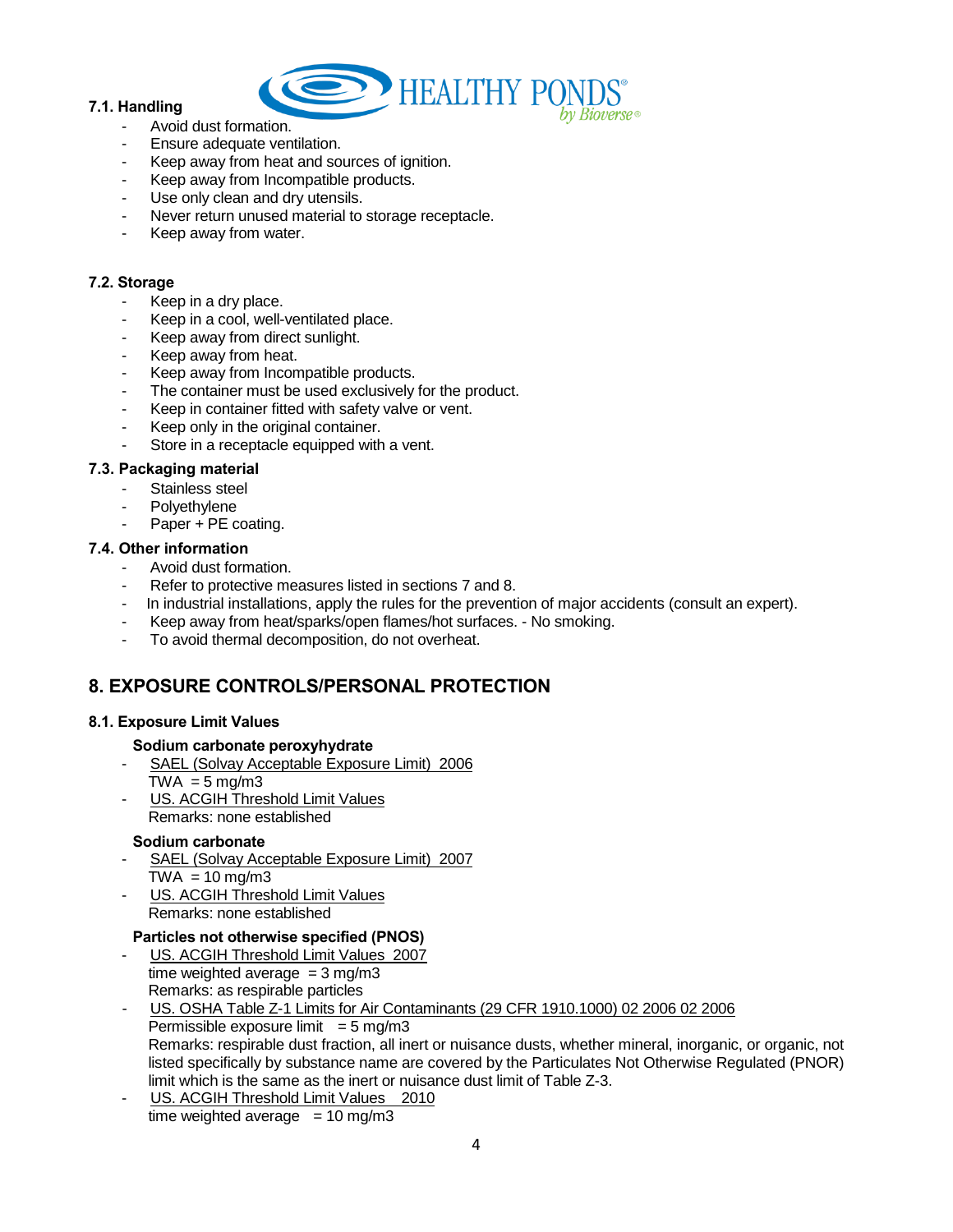

Permissible exposure limit  $= 15$  mg/m3 Remarks: Total dust, All inert or nuisance dusts, whether mineral, inorganic, or organic, not listed specifically by substance name are covered by the Particulates Not Otherwise Regulated (PNOR) limit which is the same as the inert or nuisance dust limit of Table Z-3. US. OSHA Table Z-3 (29 CFR 1910.1000) 2000 time weighted average  $= 15$  millions of particles per cubic foot of air Remarks: respirable dust fraction US. OSHA Table Z-3 (29 CFR 1910.1000) 2000 time weighted average  $= 50$  millions of particles per cubic foot of air Remarks: Total dust US. OSHA Table Z-3 (29 CFR 1910.1000) 2000 time US. OSHA Table Z-3 (29 CFR 1910.1000)2000 time weighted average  $= 5$  mg/m3 Remarks: respirable dust fraction US. OSHA Table Z-3 (29 CFR 1910.1000) 2000 time weighted average  $= 15$  mg/m3 Remarks: Total dust US. OSHA Table Z-1-A (29 CFR 1910.1000) 1989 time weighted average  $= 5$  mg/m3

Remarks: respirable dust fraction US. OSHA Table Z-1-A (29 CFR 1910.1000) 1989 time weighted average  $= 15$  mg/m3 Remarks: Total dust

ACGIH® and TLV® are registered trademarks of the American Conference of Governmental Industrial Hygienists. SAEL = Solvay Acceptable Exposure Limit, Time Weighted Average for 8 hour workdays. No Specific TLV STEL (Short Term Exposure Level) has been set. Excursions in exposure level may exceed 3 times the TLV TWA for no more than a total of 30 minutes during an workday and under no circumstances should they exceed 5 times the TLV TWA.

### **8.2. Engineering controls**

- Avoid dust formation.
- Provide appropriate exhaust ventilation at places where dust is formed.
- Apply technical measures to comply with the occupational exposure limits.

#### **8.3. Personal protective equipment**

#### *8.3.1. Respiratory protection*

- Use only respiratory protection that conforms to international/ national standards.
- Use NIOSH approved respiratory protection.
- Respirator with a dust filter

#### *8.3.2. Hand protection*

- Wear suitable gloves.
- Non-recommended materials: Leather, cotton
- Suitable material: PVC, Neoprene, Natural Rubber

#### *8.3.3. Eye protection*

Chemical resistant goggles must be worn.

#### *8.3.4. Skin and body protection*

Protective suit

#### *8.3.5. Hygiene measures*

- Use only in an area equipped with a safety shower.
- Eye wash bottle with pure water
- Handle in accordance with good industrial hygiene and safety practice for diagnostics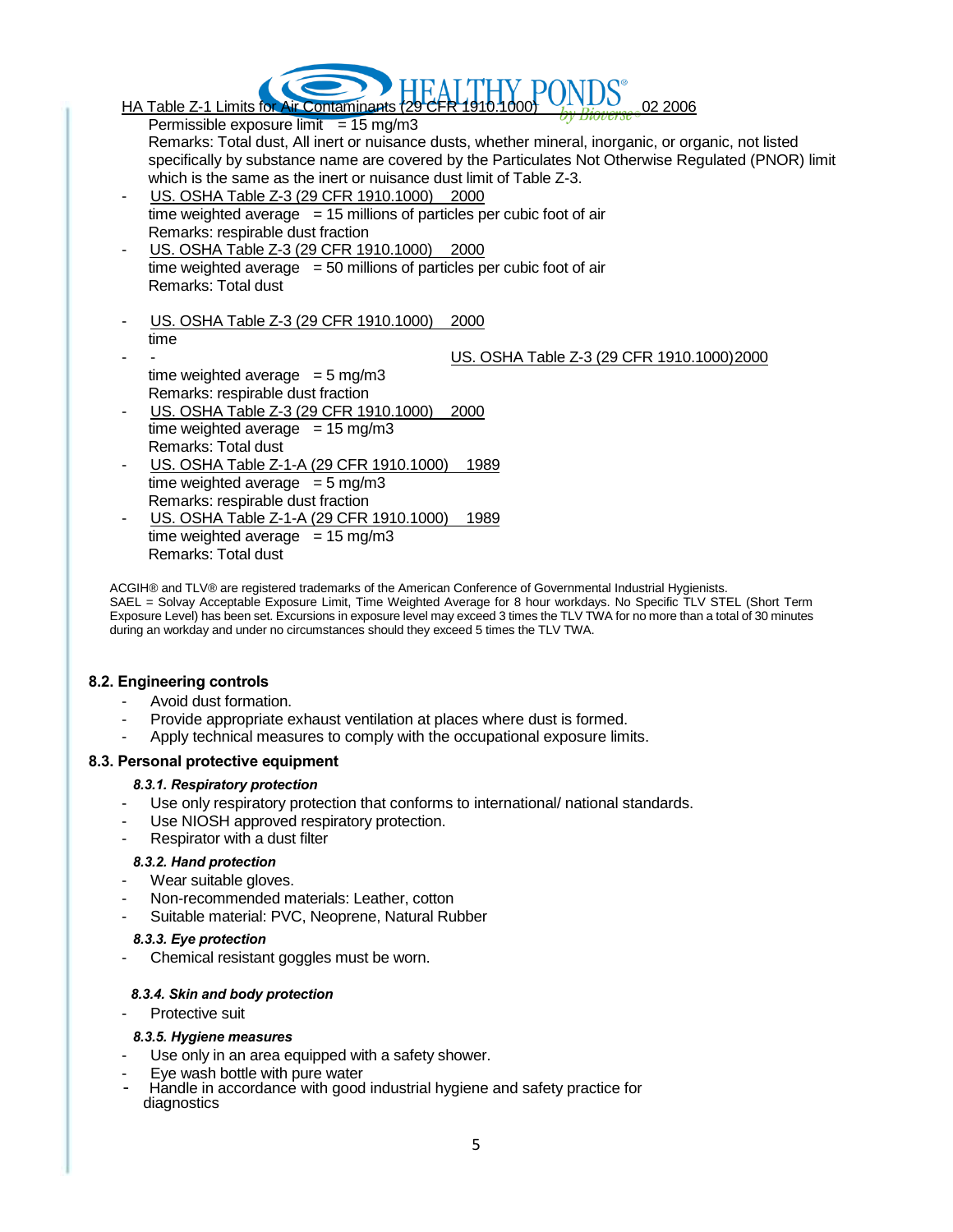# **9. PHYSICAL AND CHEMICAL PROPERTIES**  $S^*$ by Bioverse®

### **9.1. General Information**

| Appearance | : powder   |
|------------|------------|
| Color      | : white    |
| Odor       | : odorless |

# **9.2. Im9.2. Important health safety and environmental information**

| pH                                               |   | from 10.4 - 10.6<br>Concentration: 10.1 g/l                 |
|--------------------------------------------------|---|-------------------------------------------------------------|
| Boiling point/boiling range                      |   | Remarks: not applicable                                     |
| <b>Flash point</b>                               |   | Remarks: not applicable                                     |
| <b>Flammability</b>                              |   | Remarks: The product is not flammable.                      |
| <b>Explosive properties</b>                      | ÷ | <b>Explosion danger.</b><br>Remarks: Not explosive          |
| <b>Oxidizing properties</b>                      |   | : Remarks: oxidizing                                        |
| Vapor pressure                                   |   | Remarks: not applicable                                     |
| <b>Relative density / Density</b>                |   | Remarks: no data available                                  |
| <b>Bulk density</b>                              |   | 950 - 1,200 kg/m3                                           |
| Solubility(ies)                                  |   | Water<br>$150$ g/l<br>Temperature: 20 °C (68 °              |
| <b>Partition coefficient:</b><br>n-octanol/water |   | Remarks: not applicable                                     |
| <b>Viscosity</b>                                 |   | Remarks: not applicable                                     |
| <b>Vapor density</b>                             |   | Remarks: not applicable                                     |
| 9.3. Other data                                  |   |                                                             |
| <b>Decomposition</b><br>temperature              |   | Remarks: Self-Accelerating decomposition temperature (SADT) |
|                                                  |   | > 55 °C (131 °F)<br>Remarks: 50 kg                          |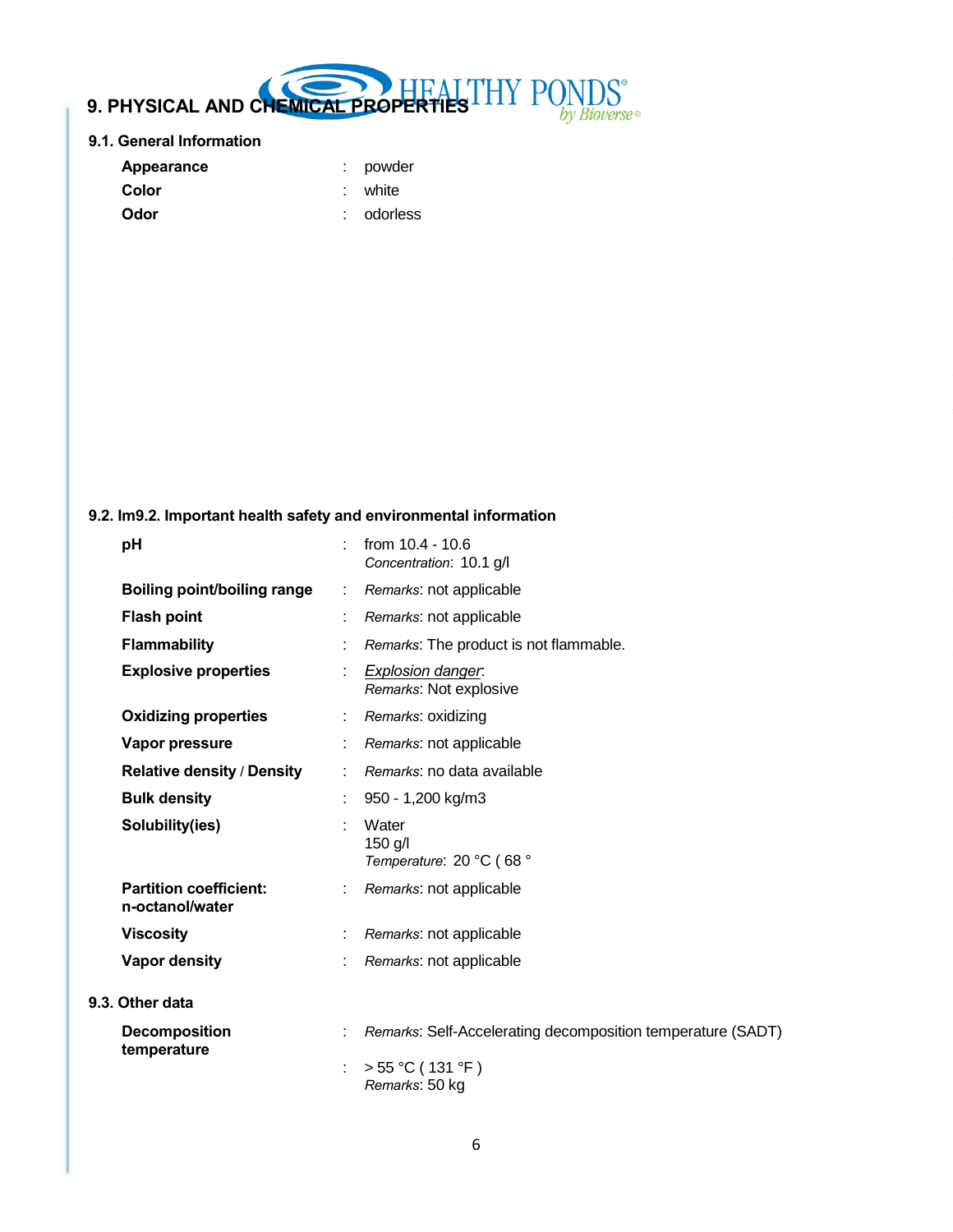

### **10.1. Stability**

- Potential for exothermic hazard
- Stable under recommended storage conditions.

### **10.2. Conditions to avoid**

- Exposure to moisture.
- To avoid thermal decomposition, do not overheat.
- Keep at temperature not exceeding: 55 °C (131 °F)

#### **10.3. Materials to avoid**

- Water, Acids, Bases, Heavy metal salts, Reducing agents, Organic materials, Flammable materials, Combustible material

#### **10.4. Hazardous decomposition products**

- Oxygen

**10.4.** 

# **1111. TOXICOLOGICAL INFORMATION**

#### **Toxicological data**

#### *Acute oral toxicity*

- LD50, rat, 1,034 mg/kg
- *Acute inhalation toxicity*

LC0, 1 h, rat,  $> 4,580$  mg/m3

#### *Acute dermal irritation/corrosion*

LD 10, rabbit,  $> 2,000$  mg/kg

#### *Skin irritation*

- rabbit, slight irritation

#### *Eye irritation*

- rabbit, Risk of serious damage to eyes.

#### *Chronic toxicity*

- no data available

### *Remarks*

- Harmful if swallowed.
- Risk of serious damage to eyes.
- Irritating to respiratory system and skin.
- Risk of serious damage to eyes.
- Irritating to skin and mucous membranes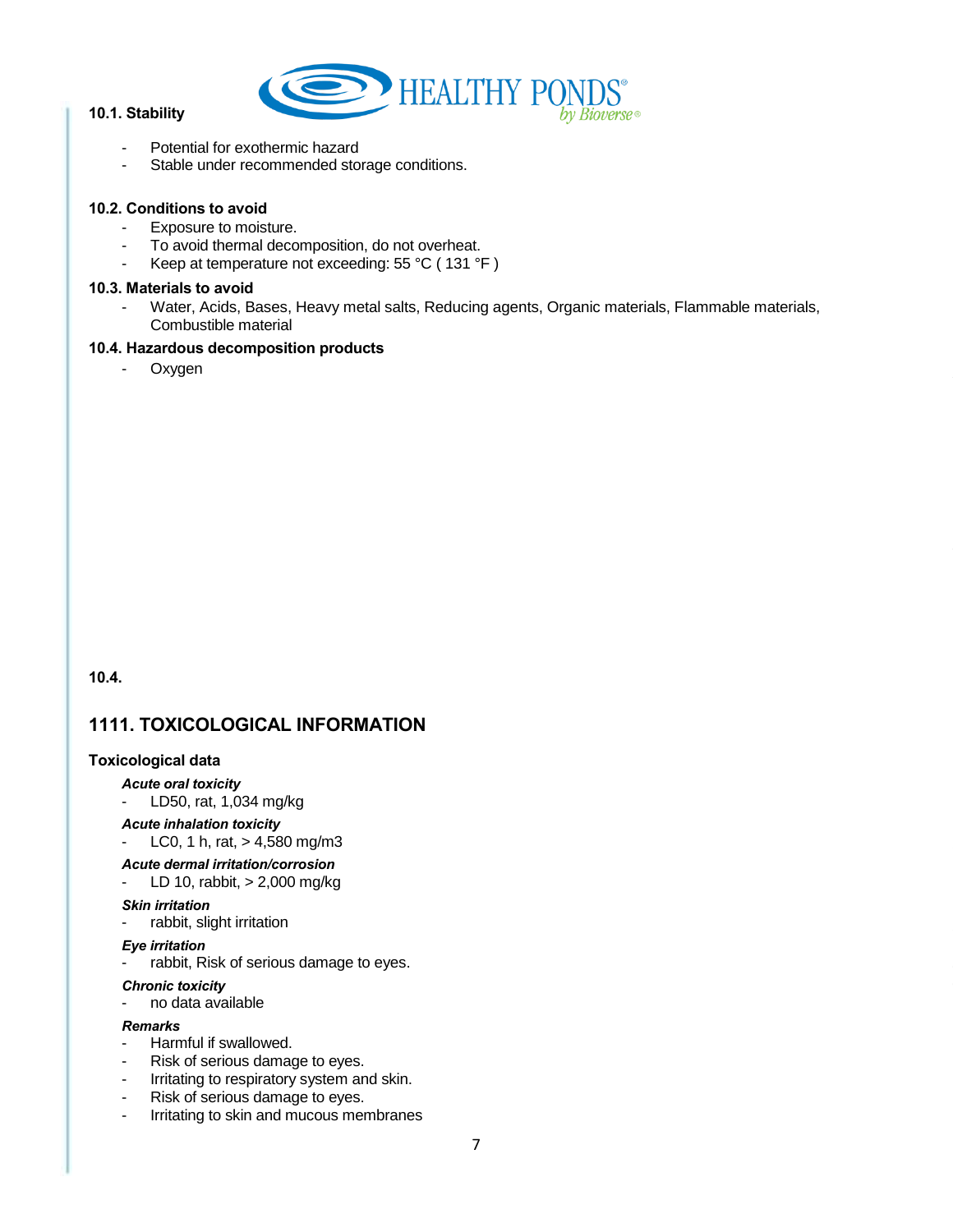

#### *te toxicity*

- Fishes, Pimephales promelas, LC50, 71 mg/l
- Fishes, Pimephales promelas, NOEC, 96 h, 7.4 mg/l
- Crustaceans, Daphnia pulex, EC50, 4.9 mg/l
- Crustaceans, Daphnia pulex, NOEC, 48 h, 2 mg/l

#### **12.2. Mobility**

- Air
- Air
	- Remarks: not applicable
- **Water**

Remarks: considerable solubility and mobility

#### Soil/sediments

Remarks: non-significant absorption

### **12.3. Persistence and degradability**

#### *Abiotic degradation*

- Result: not applicable
- Water/soil
- Result: significant hydrolysis

#### *Biodegradation*

Remarks: The methods for determining biodegradability are not applicable to inorganic substances.

### **12.4. Bioaccumulative potential**

Remarks: not applicable

### **12.5. Other adverse effects**

- no data available

#### **12.6. Remarks**

- Hazard for the environment is limited due to product properties:
- Weak persistence of degradation products.
- Does not bioaccumulate.

# **13. DISPOSAL CONSIDERATIONS**

#### **13.1. Waste from residues / unused products**

- Dilute with plenty of water.
- Dispose of wastes in an approved waste disposal facility.
- Can be landfilled, when in compliance with local regulations.
- In accordance with local and national regulations.

#### **13.2. Packaging treatment**

- Clean container with water.
- Empty containers should be taken to an approved waste handling site for recycling or disposal.
- Unclean empty packaging
- Dispose of as unused product.
- In accordance with local and national regulations.

#### **13.3. RCRA Hazardous Waste**

- Listed RCRA Hazardous Waste (40 CFR 302) No
- Unlisted RCRA Hazardous Waste (40 CFR 302) Yes
- D001 (ignitable waste)

# **14. TRANSPORT INFORMATION**

### **IATA-DGR**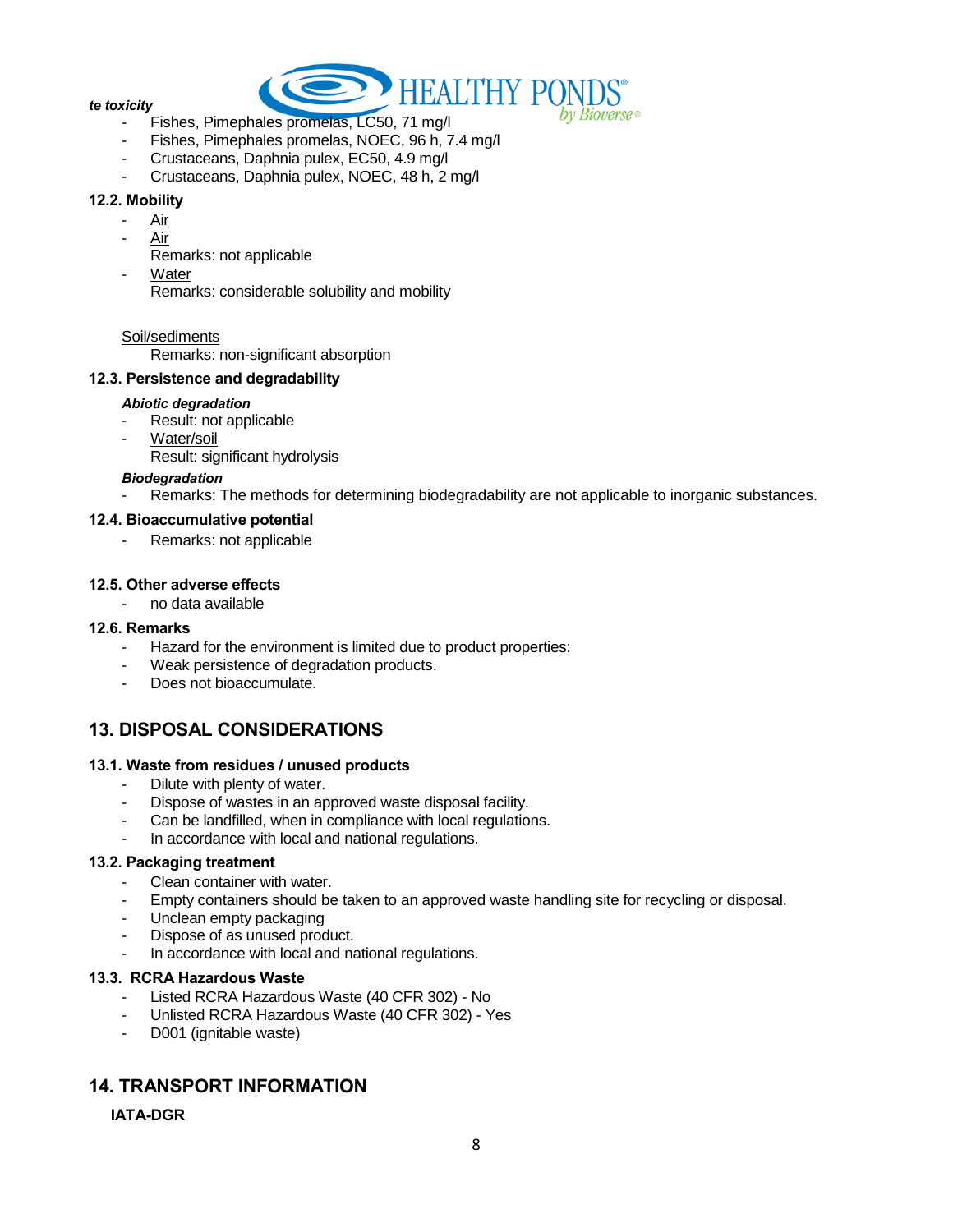|             | HEAL<br>UN number                                    |                            |
|-------------|------------------------------------------------------|----------------------------|
|             |                                                      |                            |
|             | Class                                                | 5.1                        |
|             | Packing group                                        | Ш                          |
|             | <b>ICAO-Labels</b>                                   | 5.1 - Oxidizing substances |
|             | Proper shipping name: SODIUM CARBONATE PEROXYHYDRATE |                            |
| <b>IMDG</b> |                                                      |                            |
|             | UN number                                            | <b>UN 3378</b>             |
|             | Class                                                | 5.1                        |
|             | Packing group                                        | Ш                          |
|             | <b>IMDG-Labels</b>                                   | 5.1 - Oxidizing substances |
|             | EmS                                                  | F-A                        |
|             |                                                      | S-Q                        |
|             | Proper shipping name: SODIUM CARBONATE PEROXYHYDRATE |                            |
|             | <b>U.S. Dept of Transportation</b>                   |                            |
|             | UN number                                            | <b>UN 3378</b>             |
|             | Class                                                | 5.1                        |
|             | Packing group                                        | Ш                          |
|             | Label                                                | 5.1 - Oxidizing substances |
|             | Proper shipping name: SODIUM CARBONATE PEROXYHYDRATE |                            |

| Canada (TDG)  |                                                      |
|---------------|------------------------------------------------------|
| UN number     | <b>UN 3378</b>                                       |
| Class         | 5.1                                                  |
| Packing group | Ш                                                    |
| Label         | 5.1 - Oxidizing substances                           |
|               | Proper shipping name: SODIUM CARBONATE PEROXYHYDRATE |
|               |                                                      |